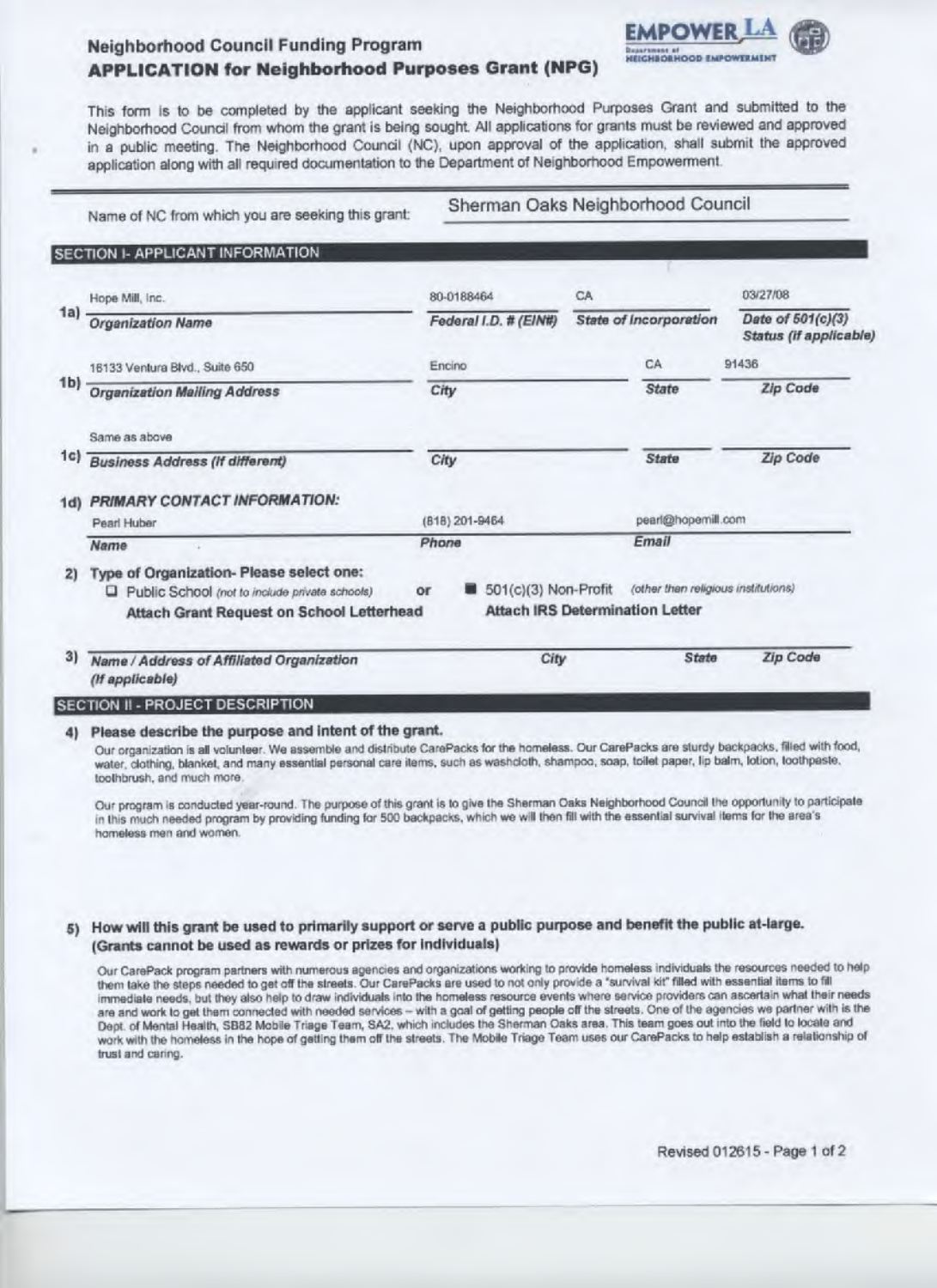City of Los Angeles, Department of Neighborhood Empowerment NPG APPLICATION Page 2

 $(onaoina)$ 

| SECTION III - PROJECT BUDGET OUTLINE |  |
|--------------------------------------|--|
|--------------------------------------|--|

| 6a)            | <b>Personnel Related Expenses</b>                                              | <b>Requested of NC</b> | <b>Total Projected Cost</b> |
|----------------|--------------------------------------------------------------------------------|------------------------|-----------------------------|
|                | None (All volunteer)                                                           |                        |                             |
|                |                                                                                |                        |                             |
| 6 <sub>b</sub> | <b>Non-Personnel Related Expenses</b>                                          | Requested of NC        | <b>Total Projected Cost</b> |
|                | Funding for approx. 500 backpacks, which will then be filled with food, water, |                        |                             |
|                | clothing, and essential personal care items.                                   | \$2,500.00             |                             |

7) Have you (applicant) applied to any other Neighborhood Councils requesting funds for this project?

Yes, please list names of NCs: Encino Neighborhood Council approved an NPG Application early 2017.  $\square$  No

8) Is the implementation of this specific program or purpose described in box 4 above contingent on any other factors or sources or funding? (Including NPG applications to other NCs) No. Yes, please describe:

| ___<br>____                                                                                                                                            |  |
|--------------------------------------------------------------------------------------------------------------------------------------------------------|--|
|                                                                                                                                                        |  |
| the control of the control of the control of the                                                                                                       |  |
| The control of the control of the control of the control of the control of the control of the control of the control of<br>The College of Constitution |  |

9) What is the TOTAL amount of the grant funding requested with this application:

\$2,500.00

10a) Start date:

10b) Date Funds Required:

| 10c) | <b>Expected completion date:</b>              | (After completion of the project, the applicant must submit a                              |  |  |
|------|-----------------------------------------------|--------------------------------------------------------------------------------------------|--|--|
|      |                                               | follow-up form to the Neighborhood Council and the Department of Neighborhood Empowerment) |  |  |
|      | SECTION IV - POTENTIAL CONELICTS OF INTEREST. |                                                                                            |  |  |

11a) Do you (applicant) have a former or existing relationship with a Board Member of the NC?

**No** T Yes - Please describe below: Name of NC Board Member **Relationship to Applicant** 

11b) If yes, did you request that the board member consult the Office of the City Attorney before

**OYes** □ No \*(Please note that if a Board Member of the NC has a conflict of filing this application? interest and completes this form, or participates in the discussion and voting of this NPG, the Department will deny the payment of this grant in its entirety.)

SECTION V - DECLARATION AND SIGNATURE

I hereby affirm that, to the best of my knowledge, the information provided herein and communicated otherwise is truly and accurately stated. I further affirm that I have read Appendix A, "What is a Public Benefit," and Appendix B "Conflicts of Interest" of this application and affirm that the proposed project(s) and/or program(s) fall within the criteria of a public benefit project/program and that no conflict of interest exist that would prevent the awarding of the Neighborhood Purposes Grant. I affirm that I am not a current Board Member of the Neighborhood Council to whom I am submitting this application. I further affirm that if the grant received is not used in accordance with the the terms of the application stated here, said funds shall be returned immediately to the Neighborhood Council.

12a) Executive Director of Non-Profit Corporation or School Principal Pearl Huber **Executive Director PRINT Name** Title Signature 12b) Secretary of Non-profit Corporation or Assistant School Principal - REQUIRED\*  $2.2018$ Nick Huber Secretary **PRINT Name** Title Signature

\* If a current Board Member holds the position of Executive Director or Secretary, please contact the Department at (213) 978-1551 for instructions on completing this form

Revised 012615 - Page 2 of 2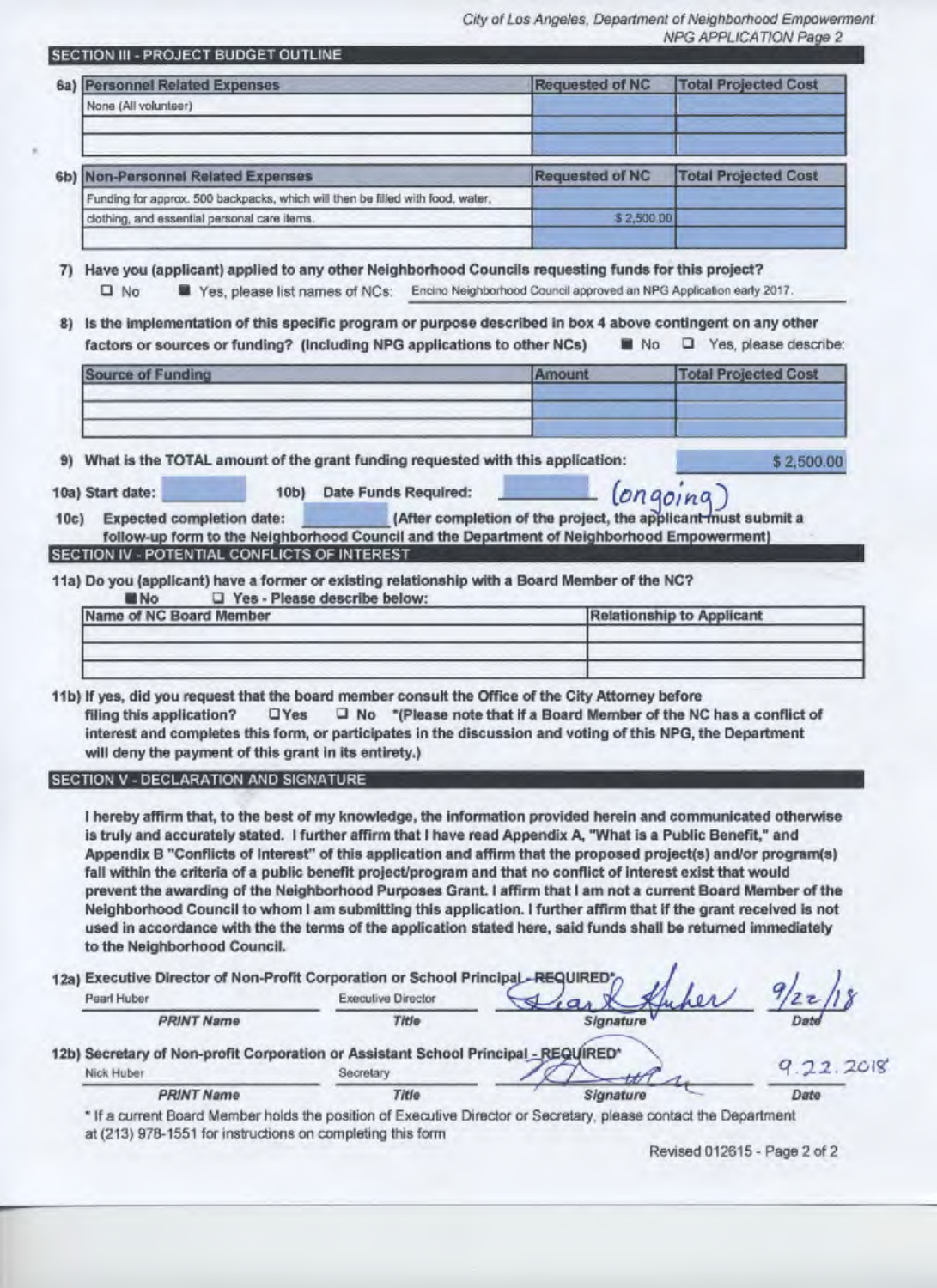DEPARTMENT OF THE TREASURY

INTERNAL REVENUE SERVICE P. O. BOX 2508 CINCINNATI, OH 45201

Date: JAN 2 9 2009

HOPE MILL INC 4551 DE CELIS PL ENCINO, CA 91436-3245

| Rmployer Identification Number:<br>80-0188464  |           |
|------------------------------------------------|-----------|
| DLN:                                           |           |
| 17053303357028                                 |           |
| Contact Person:                                |           |
| TRACY P DORNETTE                               | ID# 31330 |
| Contact Telephone Number:                      |           |
| $(877)$ 829-5500                               |           |
| Accounting Period Ending:<br>December 31       |           |
| 170(b) (1) (A) (v1)                            |           |
| Form 990 Required:<br>Yes                      |           |
| Effective Date of Exemption:<br>March 27, 2008 |           |
| Contribution Deductibility:<br>Yes             |           |
| Addendum Applies:<br>No                        |           |
|                                                |           |

#### Dear Applicant:

the fact with

We are pleased to inform you that upon review of your application for tax exempt status we have determined that you are exempt from Federal income tax under section 501(c)(3) of the Internal Revenue Code. Contributions to you are deductible under section 170 of the Code. You are also qualified to receive tax deductible bequests, devises, transfers or gifts under section 2055, 2106 or 2522 of the Code. Because this letter could help resolve any questions regarding your exempt status, you should keep it in your permanent records.

Organizations exempt under section 501(c) (3) of the Code are further classified as either public charities or private foundations. We determined that you are a public charity under the Code section(s) listed in the heading of this letter.

Please see enclosed Publication 4221-PC, Compliance Guide for 501(c) (3) Public Charities, for some helpful information about your responsibilities as an exempt organization.

Letter 947 (DO/CG)